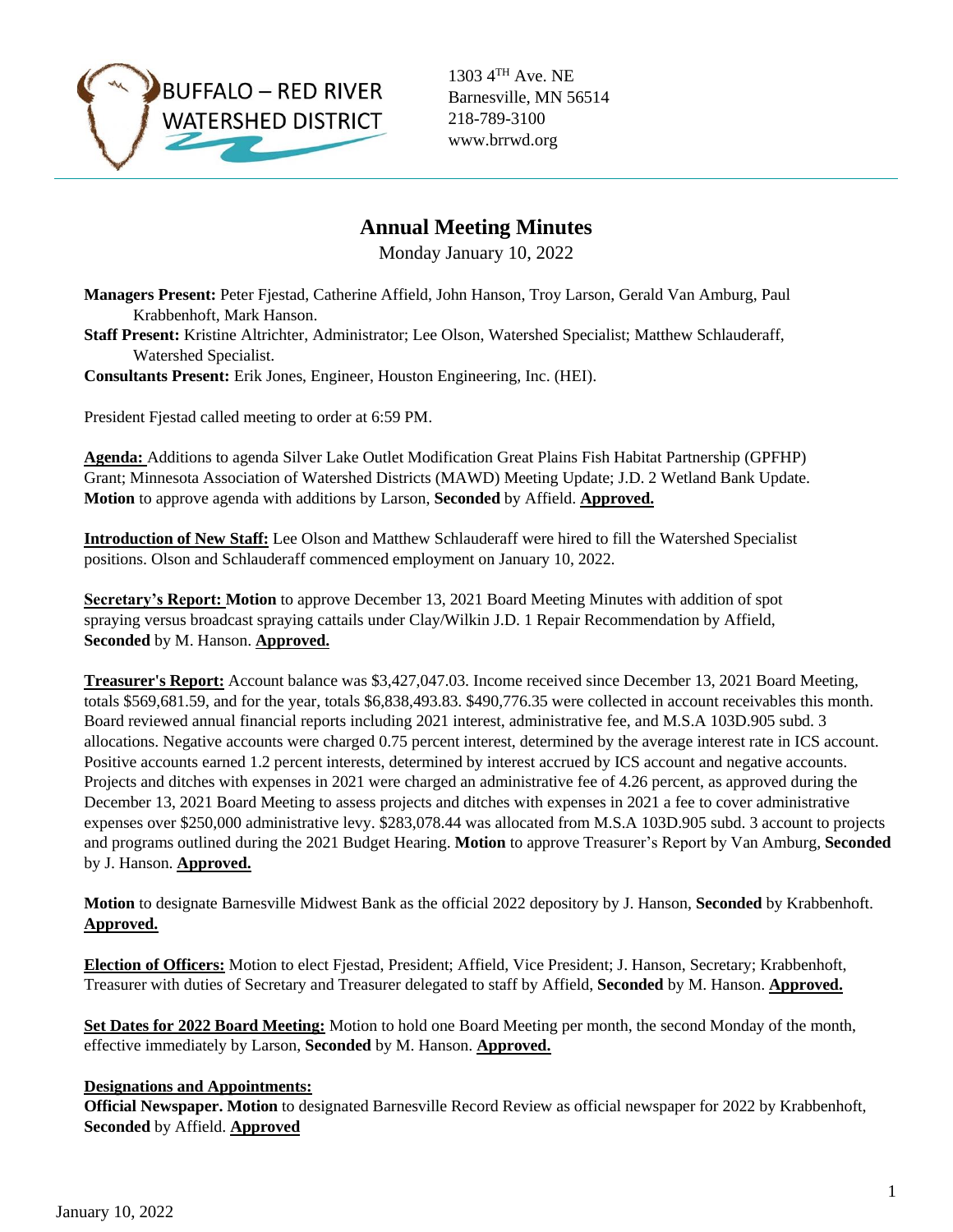**Audit Services. Motion** to contract with Brady, Martz & Associates, P.C. to complete audits at the proposed rates for 2021 (\$7,800), 2022 (\$8,050), and 2023 (\$8,300) by Larson, **Seconded** by J. Hanson.

**Engineering Services. Motion** to contract with Houston Engineering Inc. for engineering services from January 2022 through December 2023 by Krabbenhoft, **Seconded** by Affield. **Approved.** 

**Legal Services. Motion** to contract with Vogel Law Firm for legal services from January 2022 through December 2023 by J. Hanson, **Seconded** by Van Amburg. **Approved.** 

### **Ditches:**

**Wilkin County Ditch No. 44/South Branch Buffalo River.** Jones presented Findings of Fact for petition to impound, reroute, divert, and partial abandonment of Wilkin County Ditch No. 44 for the South Branch Buffalo River Restoration. **Motion** to approve Findings of Fact and set hearing date by Order for Wednesday February 2, 2022 at 7:00 PM, Barnesville by J. Hanson, **Seconded** by Affield. **Approved.** 

#### **Projects:**

**Project 46 – Turtle Lake Outlet. Motion** to hold informational meeting on Wednesday January 26, 2022 at 7:00 PM, Barnesville to discuss feasibility report presented to Board of Managers November 11, 2021 by M. Hanson, **Seconded** by J. Hanson. **Approved.** 

**Project 81 – Whiskey Creek Enhancement.** Two Clean Water Fund grant contracts with Wilkin Soil and Water Conservation District (SWCD) were presented to Board of Managers. One grant for \$275,000 will be used for side inlets and grade stabilization, the other grant for \$267,194.66 will be used for work on the channel. **Motion** to authorize Fjestad to sign contracts by J. Hanson, **Seconded** by Affield. **Approved.** 

Jones provided an update on additional 319 Grant funds that may be available for Whiskey Creek Enhancement Project. If funds become available Jones will provide update at February 14, 2022 Board Meeting.

**Lower Otter Tail River Restoration.** Altrichter provided update on Section 1135 funding through U.S. Army Corps of Engineers (USACE). USACE allocated additional \$50,000 to complete the public review. BRRWD will be responsible for additional \$50,000 of work-in-kind funds. BRRWD has already expended \$50,000 work-in-kind match, so no additional payments will be required.

Board of Managers agreed to hold public meeting on Thursday February 10, 2022 at 7:00 PM, Barnesville to discuss Lower Otter Tail River Restoration.

**Silver Lake Outlet Modification.** Jones presented GPFHP grant opportunity though the U.S. Fish and Wildlife Service (USFWS). GPFHP funds can be used as match to the Conservation Partners Legacy grant where BRRWD received \$230,000 with a 10 percent match. **Motion** to submit application for GPFHP grant by M. Hanson, **Seconded** Affield. **Approved.** 

**J.D. 2 Wetland Bank Update.** Otter Tail County is interested in partnering with BRRWD to complete J.D. 2 Wetland Bank. Fjestad will follow-up with Dan Bradow and Larson will follow-up with Mike Yaggie to determine landowner interest.

## **Other:**

**Minnesota Pollution Control Agency (MPCA) Watershed Section 319 Grant Program Application.** Bryan Malone, Becker SWCD, contacted Jones regarding partnering with BRRWD in submitting an application for Section 319 funds for Upper Buffalo River watershed. Funds could be used to implement best management practices (BMPs) along Upper Buffalo Restoration. **Motion** to authorize Jones to submit letter of interest for Section 319 grant program by Van Amburg, **Seconded** by Larson. **Approved.**